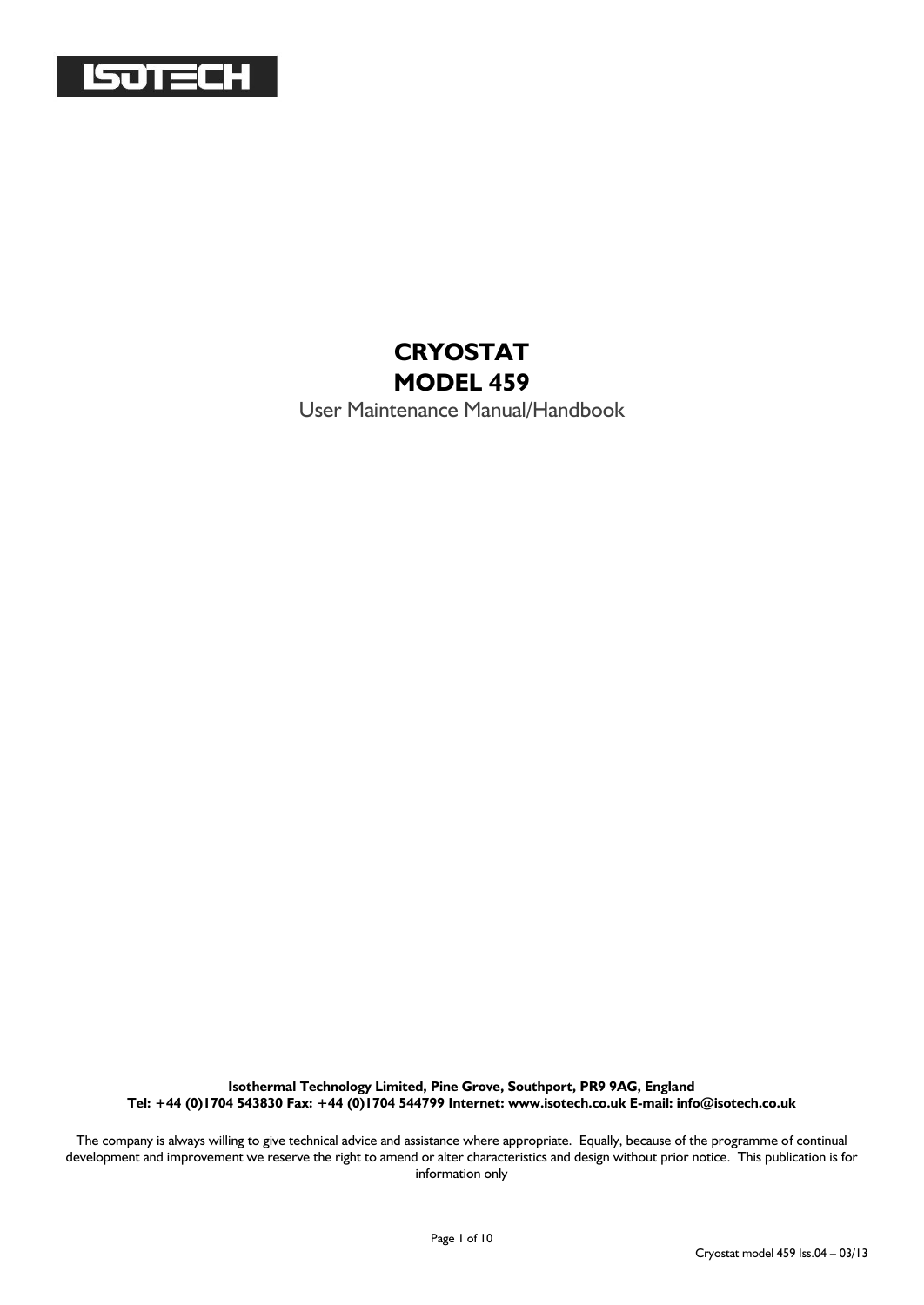

# <span id="page-1-0"></span>**CONTENTS**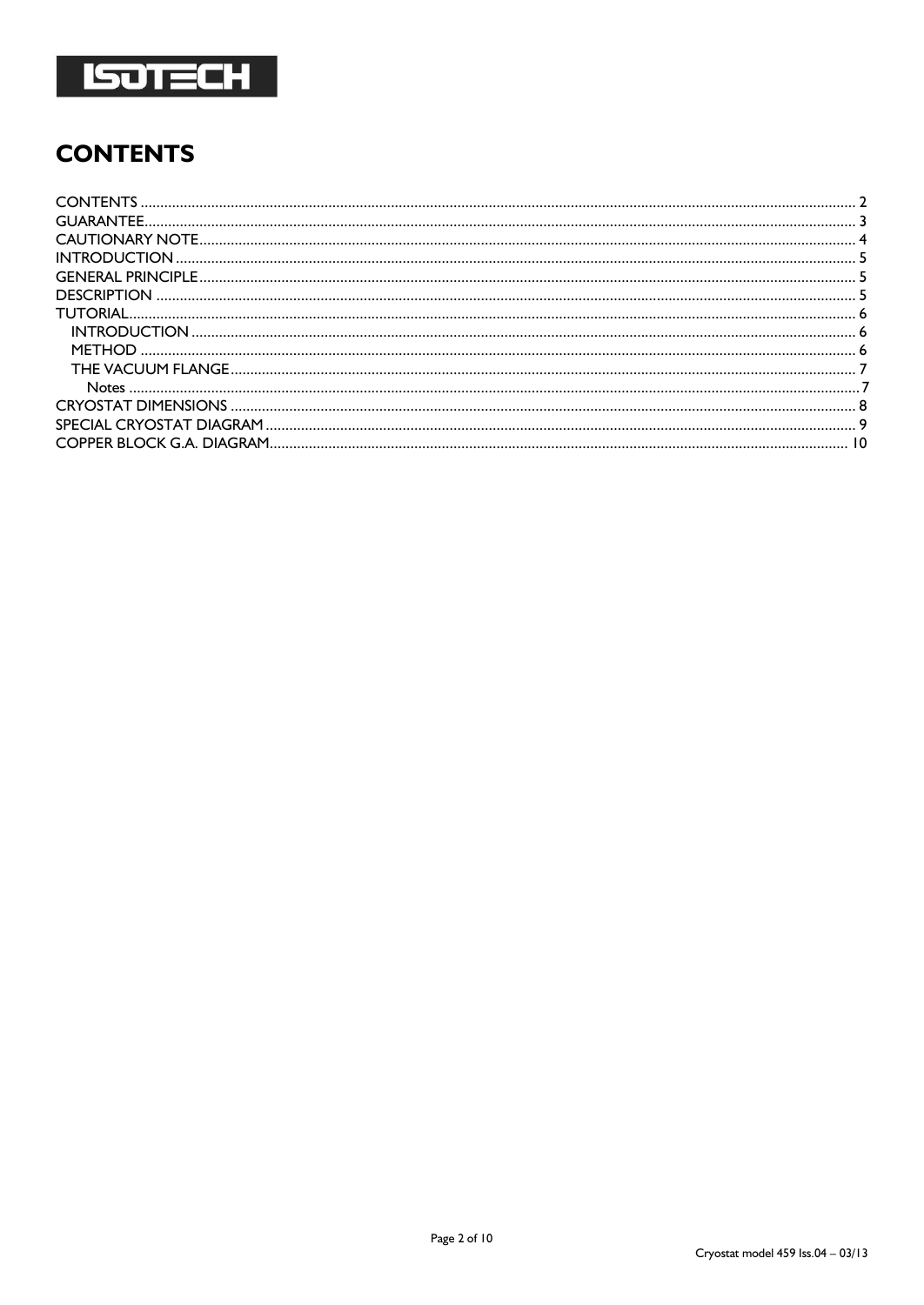

## <span id="page-2-0"></span>**GUARANTEE**

This instrument has been manufactured to exacting standards and is guaranteed for twelve months against electrical break-down or mechanical failure caused through defective material or workmanship, provided the failure is not the result of misuse. In the event of failure covered by this guarantee, the instrument must be returned, carriage paid, to the supplier for examination and will be replaced or repaired at our option.

FRAGILE CERAMIC AND/OR GLASS PARTS ARE NOT COVERED BY THIS GUARANTEE

INTERFERENCE WITH OR FAILURE TO PROPERLY MAINTAIN THIS INSTRUMENT MAY INVALIDATE THIS GUARANTEE

#### **RECOMMENDATION**

The life of your **ISOTECH** Instrument will be prolonged if regular maintenance and cleaning to remove general dust and debris is carried out.

#### **SOTECH**

ISOTHERMAL TECHNOLOGY LTD. PINE GROVE, SOUTHPORT PR9 9AG, ENGLAND

TEL: +44 (0) 1704 543830/544611 FAX: +44 (0)1704) 544799

The company is always willing to give technical advice and assistance where appropriate. Equally, because of the programme of continual development and improvement we reserve the right to amend or alter characteristics and design without prior notice. This publication is for information only.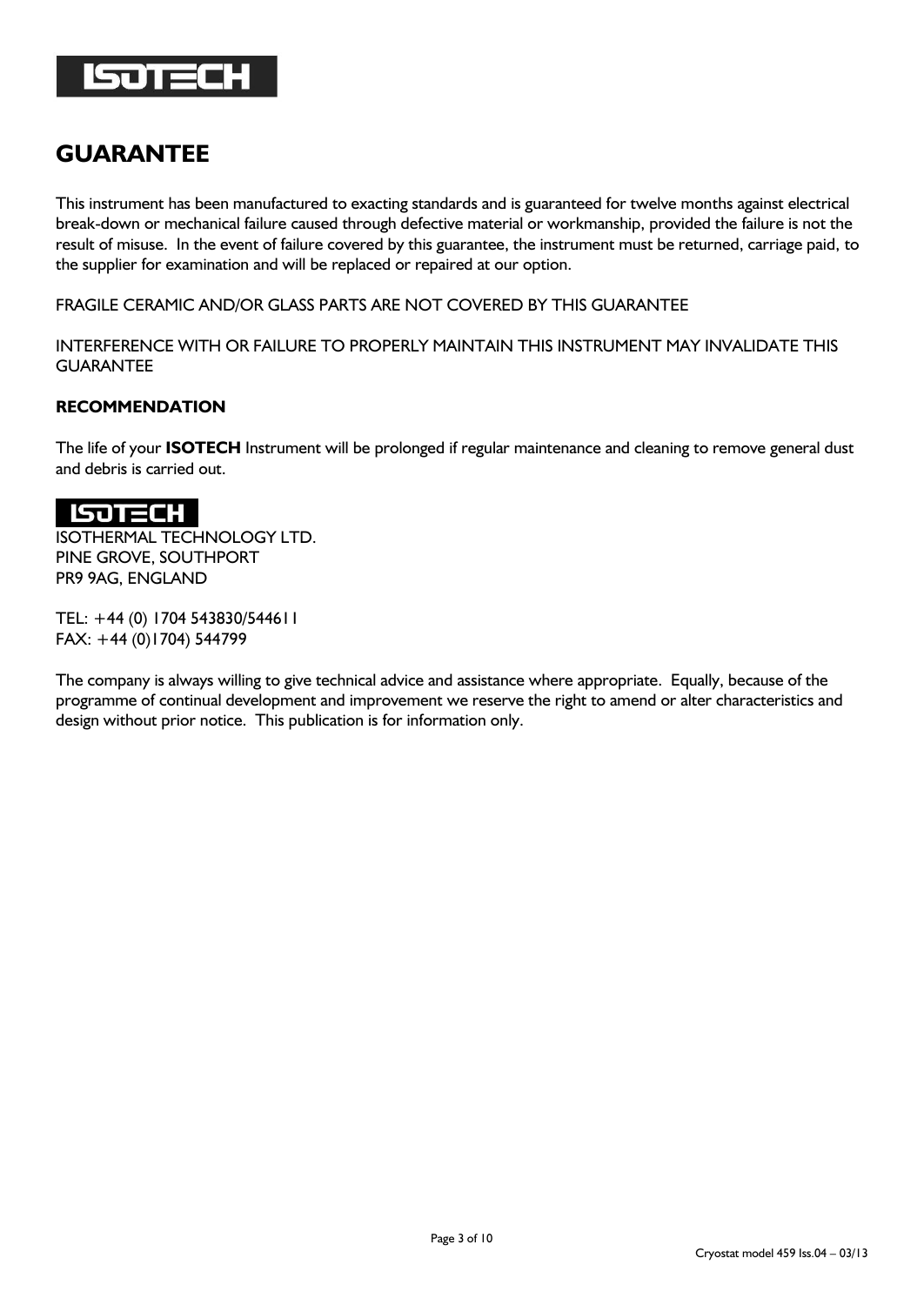

<span id="page-3-0"></span>

ISOTECH PRODUCTS ARE INTENDED FOR USE BY TECHNICALLY TRAINED AND COMPETENT PERSONNEL FAMILIAR WITH GOOD MEASUREMENT PRACTICES.

IT IS EXPECTED THAT PERSONNEL USING THIS EQUIPMENT WILL BE COMPETENT WITH THE MANAGEMENT OF APPARATUS WHICH MAY BE POWERED OR UNDER EXTREMES OF TEMPERATURE, AND ARE ABLE TO APPRECIATE THE HAZARDS WHICH MAY BE ASSOCIATED WITH, AND THE PRECAUTIONS TO BE TAKEN WITH, SUCH EQUIPMENT.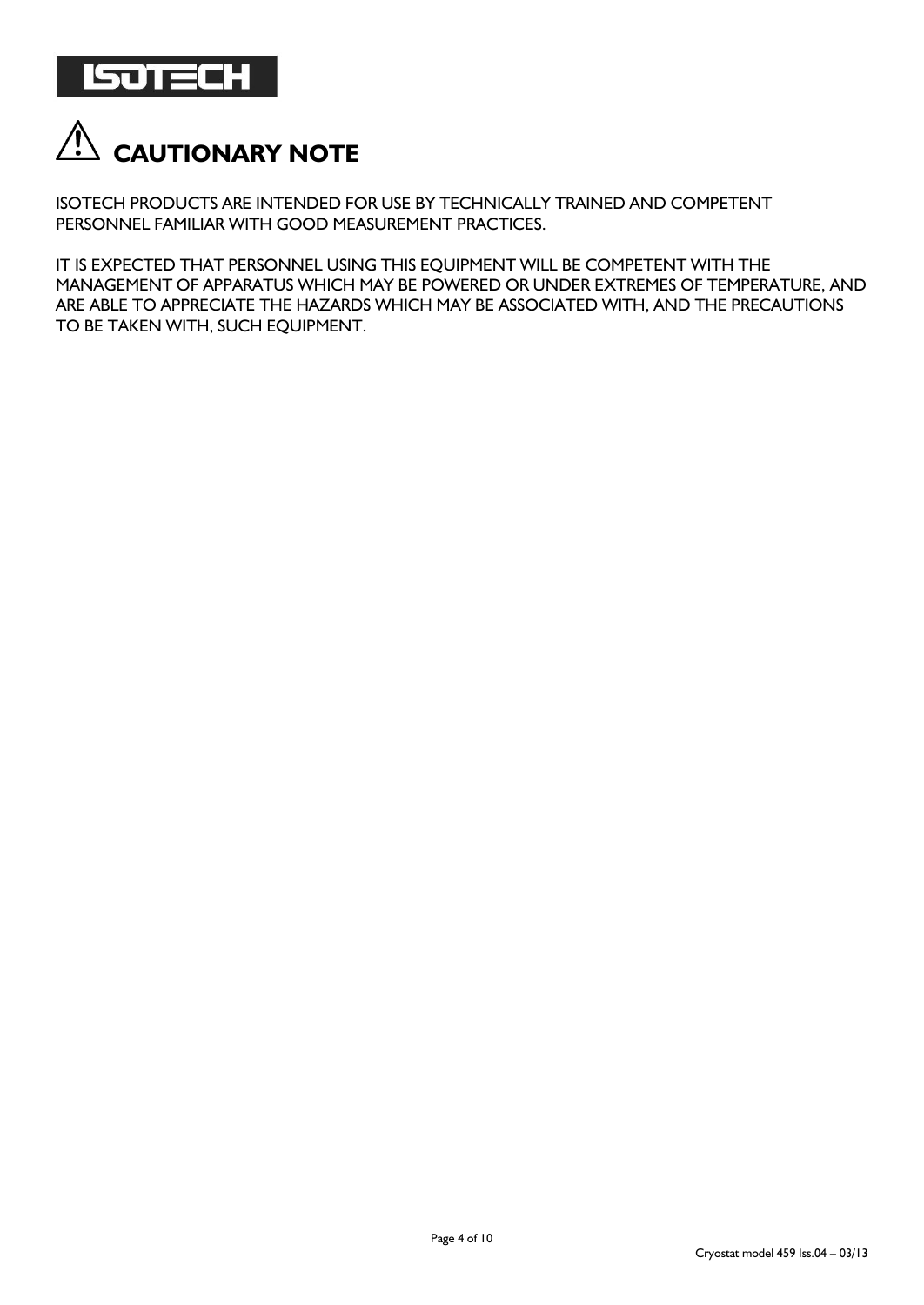

## <span id="page-4-0"></span>**INTRODUCTION**

The 459 Cryostat needs to be surrounded by liquid nitrogen. Liquid nitrogen at -196°C can burn human flesh; the user should be aware of the hazards associated with liquid nitrogen and its handling.

The Cryostat is in two parts, the mechanical part comprising stainless steel outer assembly housing a copper equalising block.

A plug and socket connect the Cryostat to a controller which heats the equalising block from -196°C to the desired temperature.

A vacuuming part is available as described in the tutorial.

## <span id="page-4-1"></span>**GENERAL PRINCIPLE**

A Cryostat comprising a closed end tube about 100mm diameter and attached beneath a flange carrying a special assembly is sealed and lowered into liquid nitrogen. The temperature of the internal assembly can then be adjusted to any desired temperature between -180°C and -80°C.

## <span id="page-4-2"></span>**DESCRIPTION**

A stainless steel housing comprising a closed end tube attached by six bolts, to a flange and having an 'o' seal has been built.

The housing contains a large copper equalising block drilled to accept three thermometers i.e. one standard and two units under test. In the central axis of the copper block is a heater and a platinum resistance thermometer. The heater and thermometer wires are attached to a Lemo socket in the flange which in turn is connected via a multi-core cable to a controller.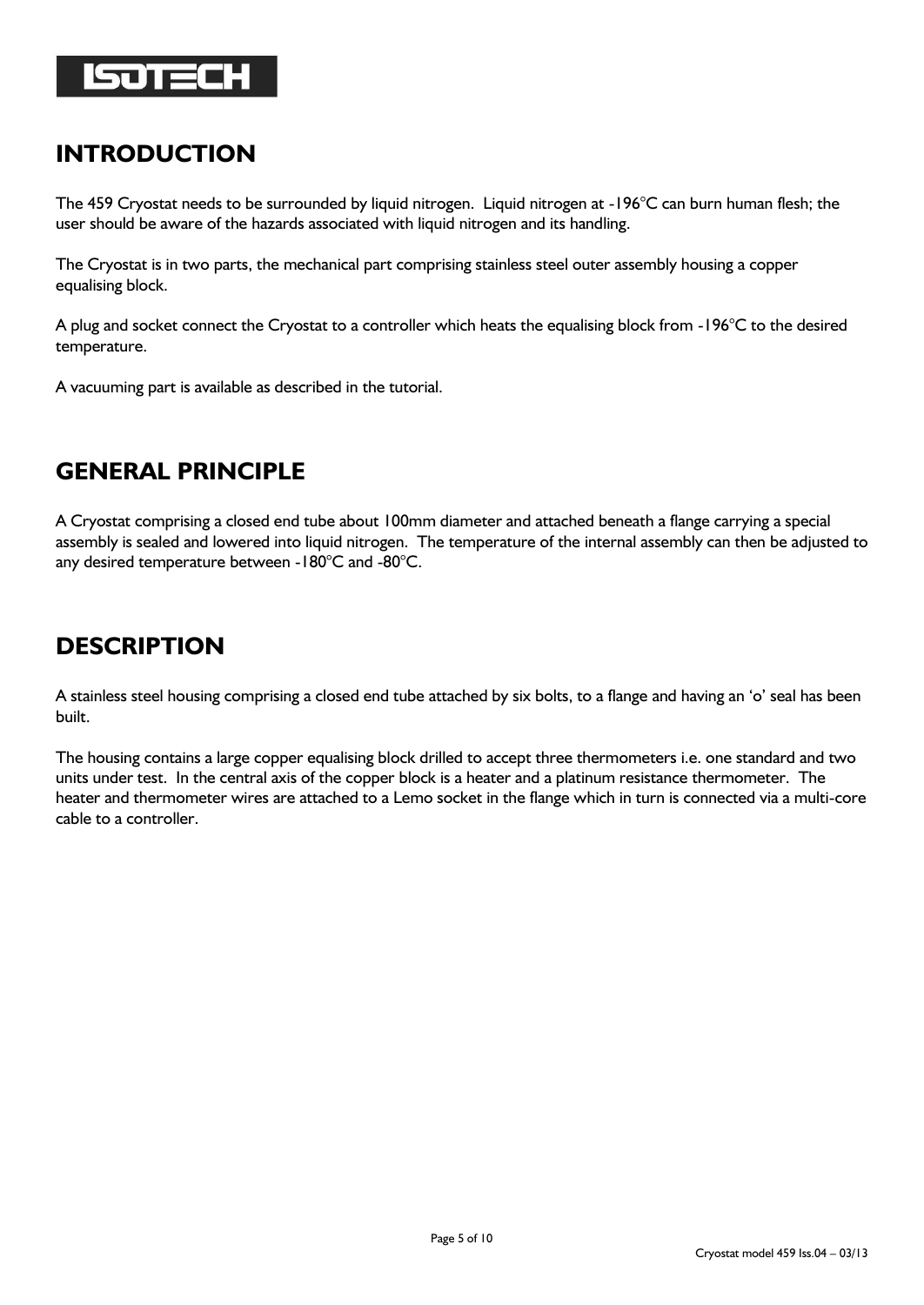

#### <span id="page-5-0"></span>**TUTORIAL**

#### <span id="page-5-1"></span>**INTRODUCTION**

To calibrate two thermometers over the temperature range -80 $^{\circ}$ C to -180 $^{\circ}$ C. A calibrated thermometer is available as a reference.

A suitable dewar is available to accommodate the Cryostat.

#### <span id="page-5-2"></span>**METHOD**

Firstly check that the standard thermometer and the two units under test (UUT's) will fit into the three wells exiting through the flange. Stainless steel rods will be in the wells during transportation, remove them.

Because the Cryostat will be running below the dew point, moisture will accumulate and then freeze around the wells and can seal the thermometers in the wells. Teflon seals are provided to lightly clamp the thermometers and prevent moisture condensing inside the wells. In any case, make sure the wells are dry before each run.

Alternative bushes or 'o' seals may be needed if the UUT's are of a small diameter and the existing Teflon bushes will not seal around the UUT's.

*SPEND SOME TIME AT GETTING THIS ASPECT RIGHT!*

Next, with the dewar empty and the thermometers out of the wells, look inside the dewar and note the locating hole at the bottom.

Lower the Cryostat and practice locating it in the dewar locating hole.

Remove the Cryostat, connect the controller and set the temperature to  $+40^{\circ}$ C – this will check that the Cryostat is working properly.

Now fill the dewar with liquid nitrogen and with the controller switched off, but still connected – very slowly lower the Cryostat into the dewar of liquid nitrogen. This can be quite exciting, so make sure you are guarded against splashing by the liquid nitrogen as it boils to cool the Cryostat.

Once the Cryostat is lowered and located close the vacuuming valve. Switch on the controller and set a negative temperature e.g. -100°C.

The control sensor in the Cryostat will indicate the temperature of the copper equalising block.

Now put the three thermometers for calibration in the wells and clamp them lightly in place.

Wait for everything to stabilise and begin calibrating.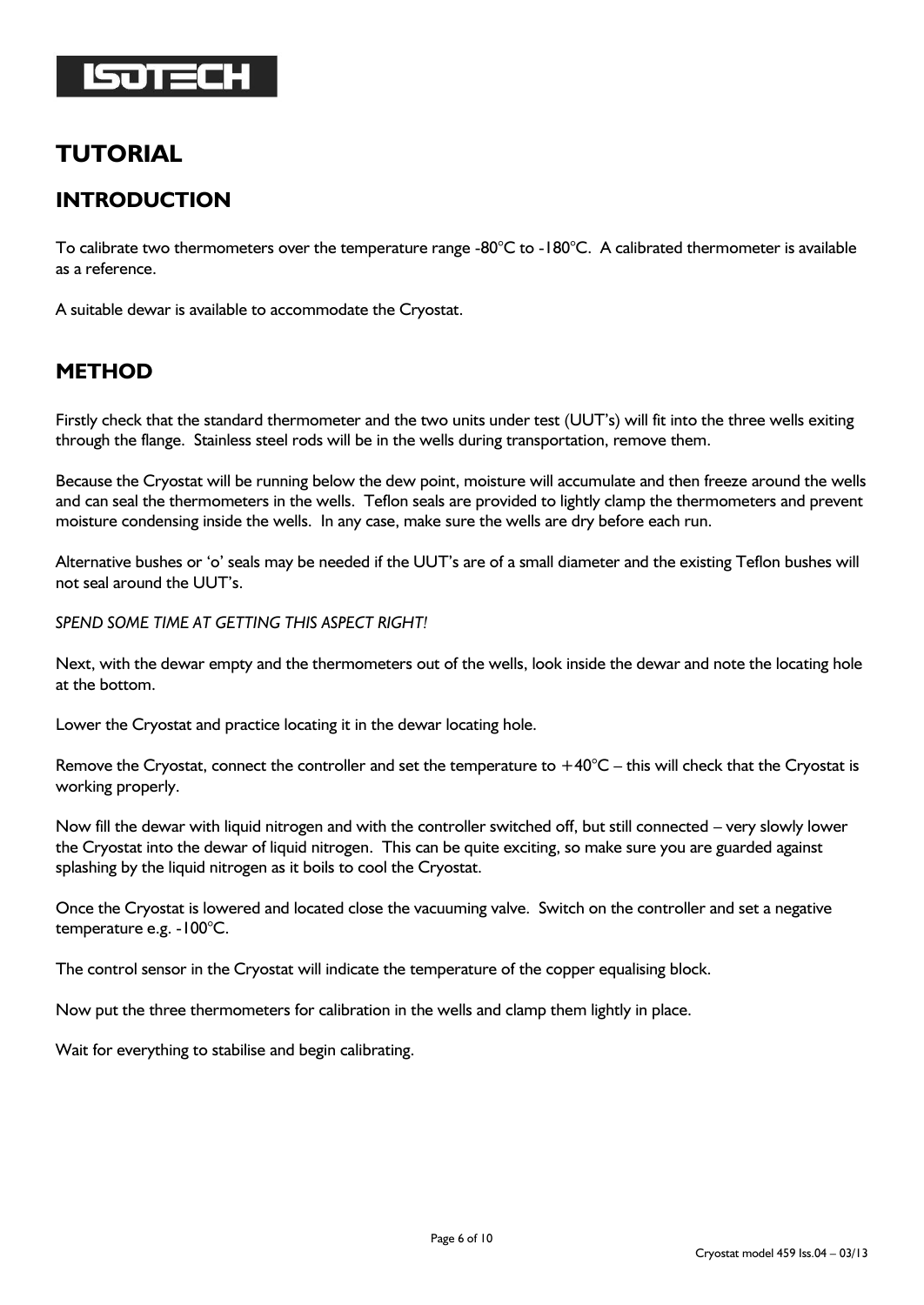

Over a period of hours ice will build up on top of the Cryostat. This is normal.

If the thermometers do get stuck in their wells, do NOT try to remove them, wait until the complete Cryostat reaches above 0°C and the ice melts.

Do be careful! Cold ice and liquid nitrogen can cause bad burns.

One filling of liquid nitrogen can last a number of days.

#### <span id="page-6-0"></span>**THE VACUUM FLANGE**

You can just leave the valve closed and not use it.

However you may wish to enhance the Cryostat's performance as follows: -

Firstly vacuum the Cryostat, and then back-fill with 1 atmosphere of dry nitrogen gas. This will help conductivity and speed the cool-down of the Cryostat.

Once the desired temperature us achieved if a vacuum is pulled conductivity within the Cryostat is minimised giving less gradients in the equalising block.

#### <span id="page-6-1"></span>**Notes**

Suitable clothing can be purchased from your liquid nitrogen supplier or by searching the internet.

The above tutorial offers guidelines only – each customer should find their own preferred procedure.

Ensure the room is well ventilated and ideally have a low oxygen alarm if the room is small or poorly ventilated.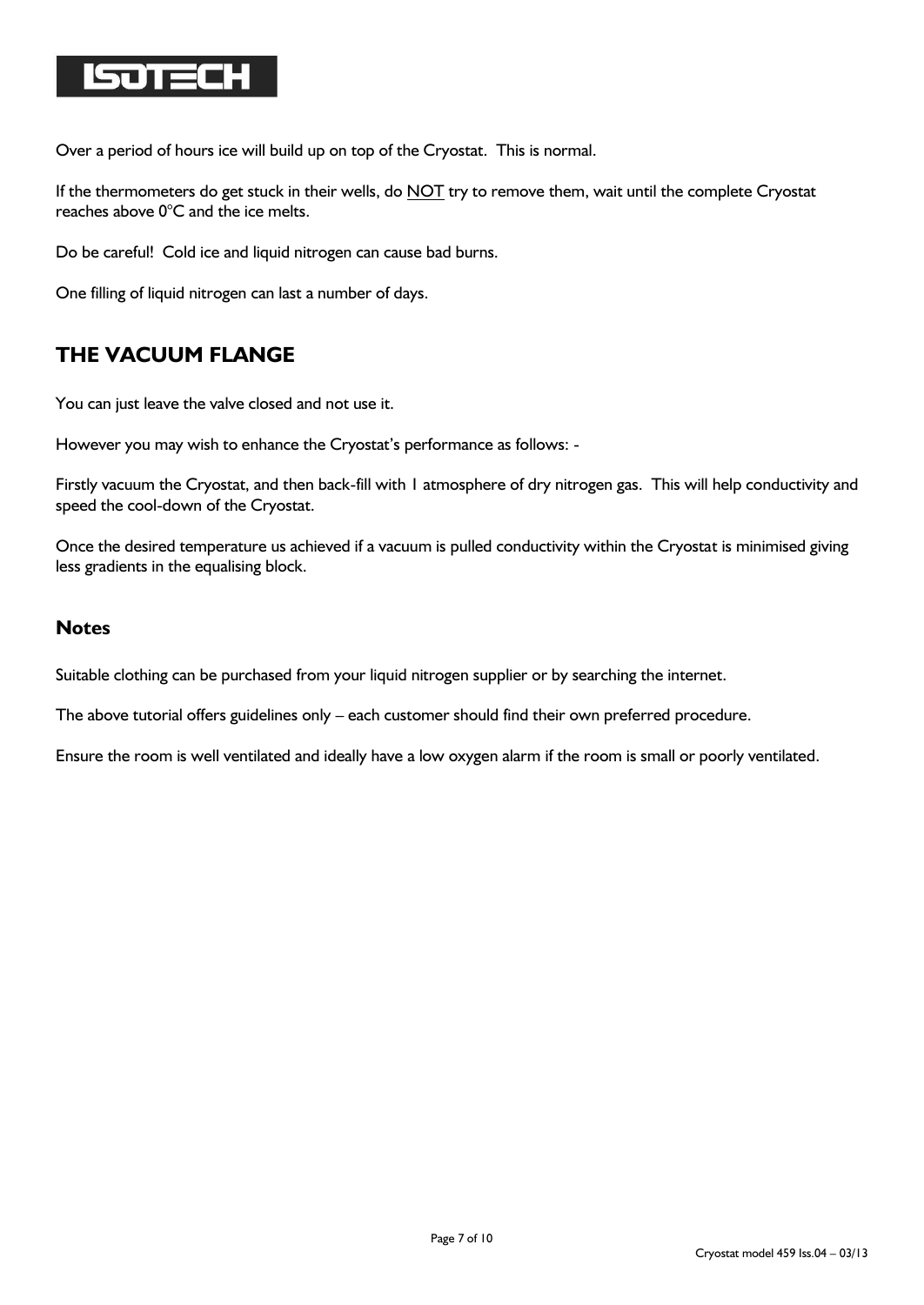

# <span id="page-7-0"></span>**CRYOSTAT DIMENSIONS**

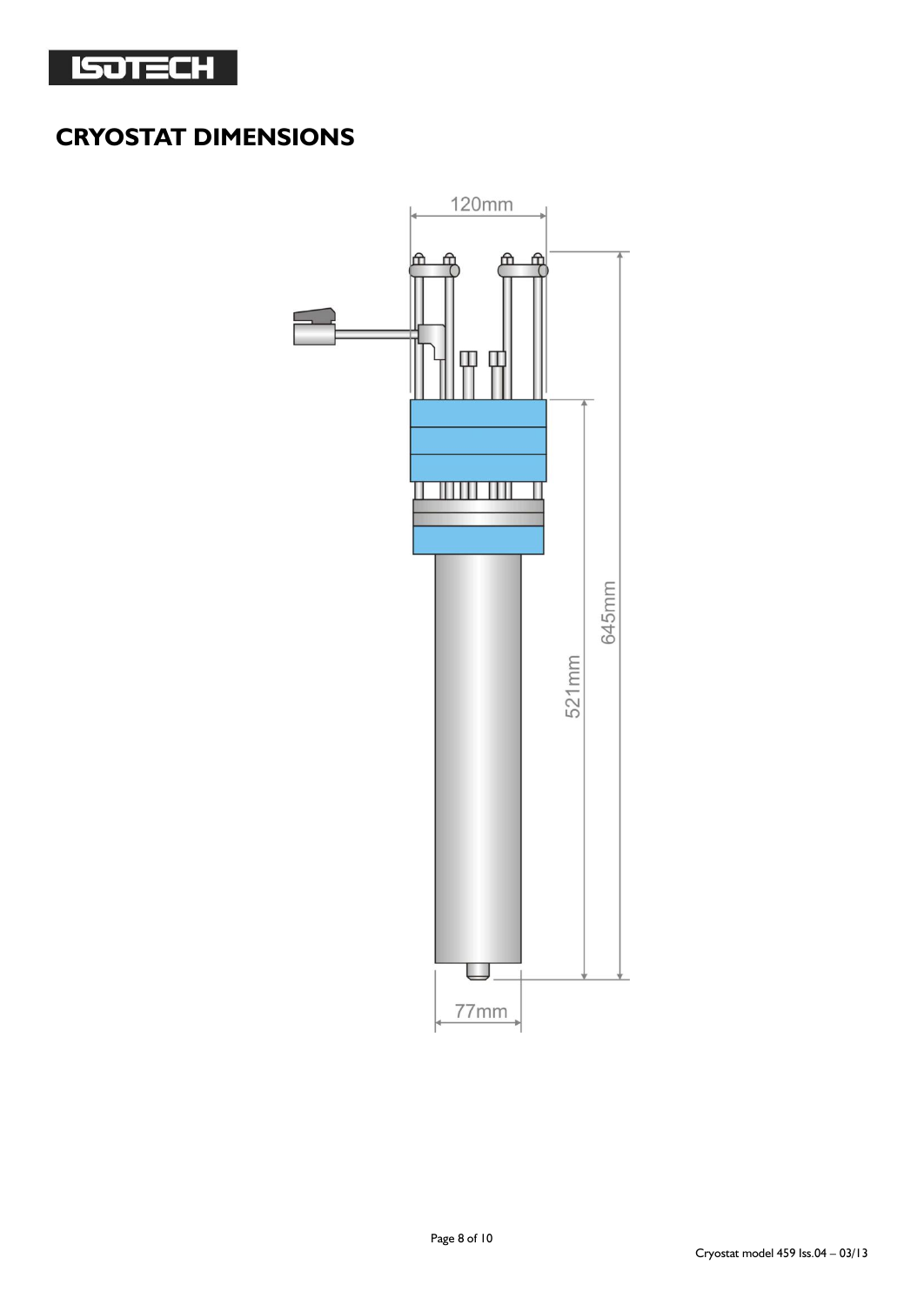

## <span id="page-8-0"></span>**SPECIAL CRYOSTAT DIAGRAM**